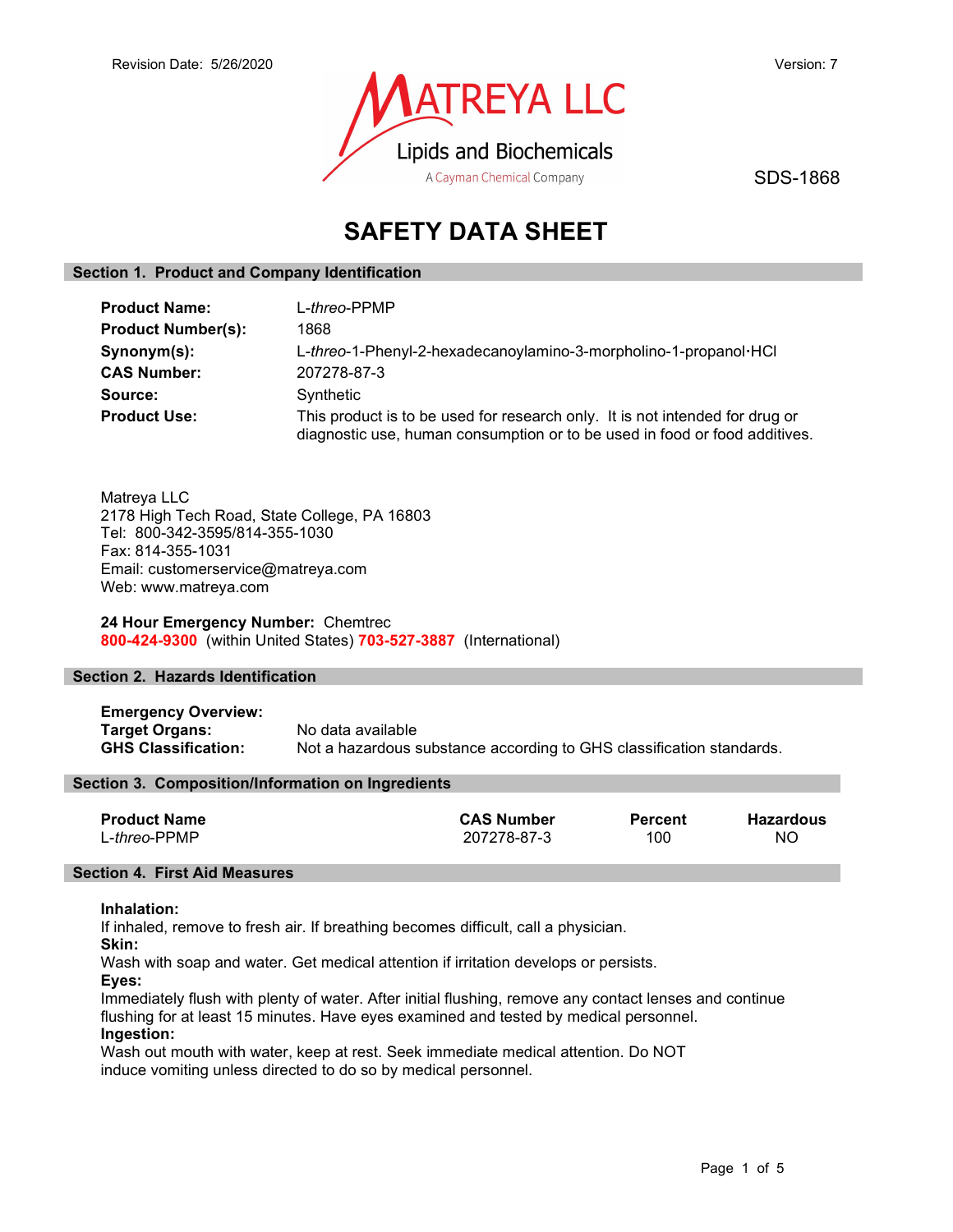# Section 5. Fire Fighting Measures

Suitable extinguishing media: Use dry chemical, alcohol-resistant appropriate foam, carbon dioxide, or water spray. Specific hazards arising from the chemical: No data available Special protective actions for fire fighters: No data available Special protective equipment for fire fighters: Wear breathing apparatus and use water spray to keep fire-exposed containers cool.

#### Section 6. Accidental Release Measures

#### Personal precautions:

Wear appropriate personal protective equipment. After contact with skin, wash immediately with plenty of water.

#### Environmental precautions:

Do not let product enter drains.

#### Methods and Materials for containment and cleaning up:

Sweep up and keep in suitable, closed container for disposal.

# Section 7. Handling and Storage

#### Precautions for safe handling:

Avoid contact with eyes, skin or clothing. Do not ingest. Use only with adequate ventilation. Keep sealed when not in use. Wear appropriate personal protective equipment.

#### Conditions for safe storage, including incompatibilities:

Recommended storage temperature: -20°C. Keep container tightly closed in a dry and well-ventilated place.

#### Section 8. Exposure Controls/Personal Protection

This product contains no substances with occupational exposure limit values.

# Engineering Controls:

No specific ventilation required.

# Personal Protective Equipment:

#### Respiratory protection:

Respiratory protection is not required. Where protection from nuisance levels of dusts are desired, use type N95 (US) or type P1 (EN 143) dust masks. Use respirators and components tested and approved under appropriate government standards such as NIOSH (US) or CEN (EU).

#### Hand protection:

For prolonged or repeated contact use protective gloves. Recommended: Nitrile rubber Eye protection:

Safety eyewear should be worn at all times to avoid exposure to liquid splashes, mists, or dusts. Recommended: Safety glasses with side shields or goggles.

#### Skin protection:

Protective clothing should be selected specifically for the working place, depending on concentration and quantity of the hazardous substances handled. Recommended: Lab coat

#### Section 9. Physical and Chemical Properties

| Appearance:                              | Solid             |
|------------------------------------------|-------------------|
| Odor:                                    | No data available |
| Odor threshold:                          | No data available |
| :bH                                      | No data available |
| <b>Melting/Freezing point:</b>           | No data available |
| Initial boiling point and boiling range: | No data available |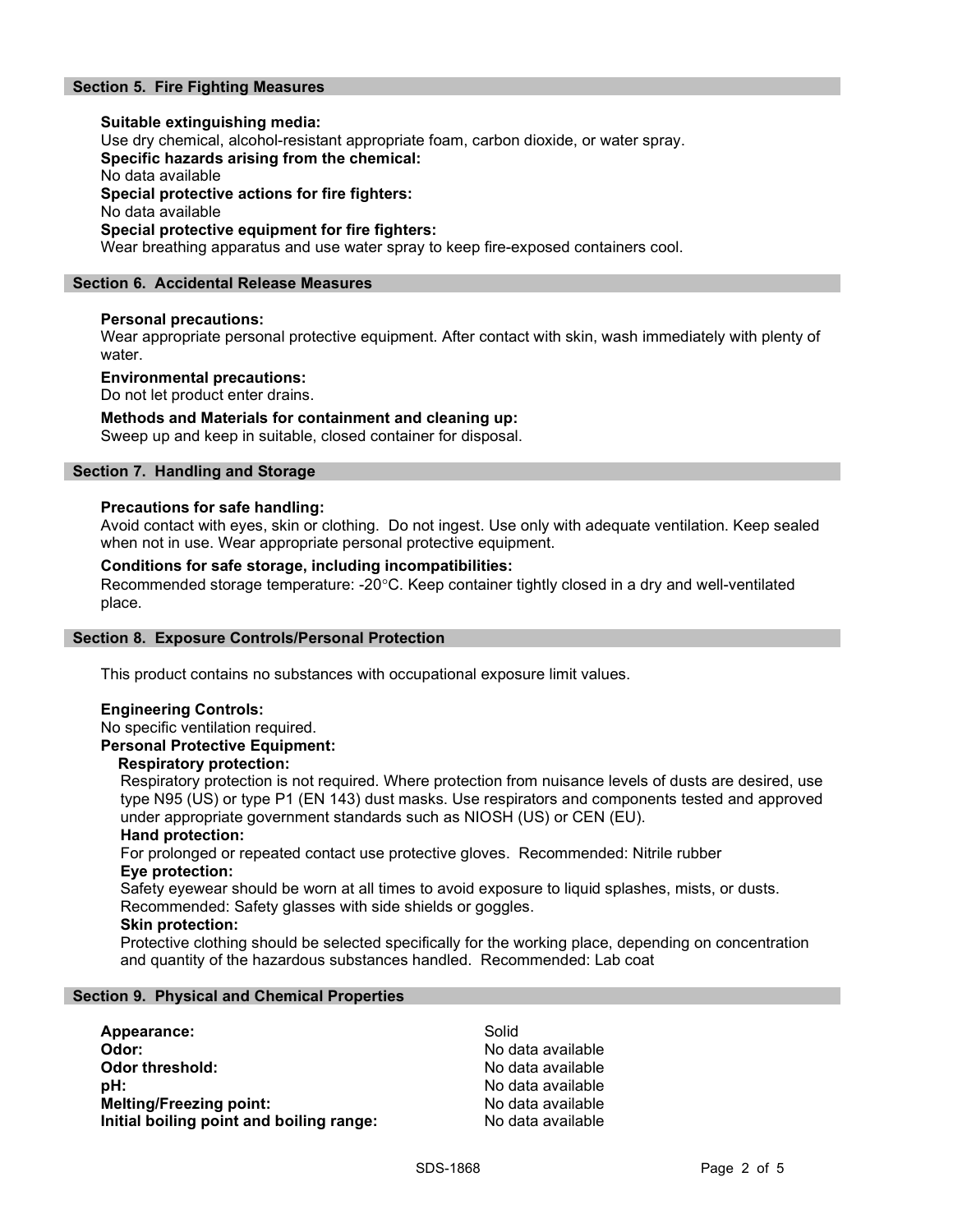Flash point: No data available Evaporation rate:<br>
Flammability (solid. gas): No data available Flammability (solid, gas): Upper/Lower flammability or explosive limit: No data available Vapor pressure: No data available **Vapor density:** No data available in the set of the set of the No data available Relative density: No data available Solubility (ies): Ethanol, methanol Partition coefficient (n-octanol/water): No data available Auto-ignition temperature: No data available Decomposition temperature: **Viscosity:** No data available and the set of the set of the set of the set of the set of the set of the set of the set of the set of the set of the set of the set of the set of the set of the set of the set of the set of Molecular formula:  $\begin{array}{ccc}\n\text{Molecular formula:} \\
\text{Molecular weight:} \\
\end{array}$ Molecular weight:

# Section 10. Stability and Reactivity

#### Reactivity:

Stable under recommended storage conditions.

#### Chemical stability: Stable under recommended storage conditions.

Possibility of hazardous reaction: No data available

Conditions to avoid: No data available

Incompatible materials: No data available

Hazardous decomposition products: No data available

# Section 11. Toxicological Information

#### Acute toxicity:

No data available Skin corrosion / irritation:

No data available

Serious eye damage / irritation:

No data available Respiratory or skin sensitization: No data available

# Germ cell mutagenicity:

No data available

# Carcinogenicity:

No component of this product present at levels greater than or equal to 0.1% is identified as a carcinogen or potential carcinogen by IARC, ACGIH, NTP or OSHA.

Reproductive toxicity: No data available

Specific target organ toxicity - single exposure: No data available

#### Specific target organ toxicity - repeated exposure: No data available

Aspiration hazard: No data available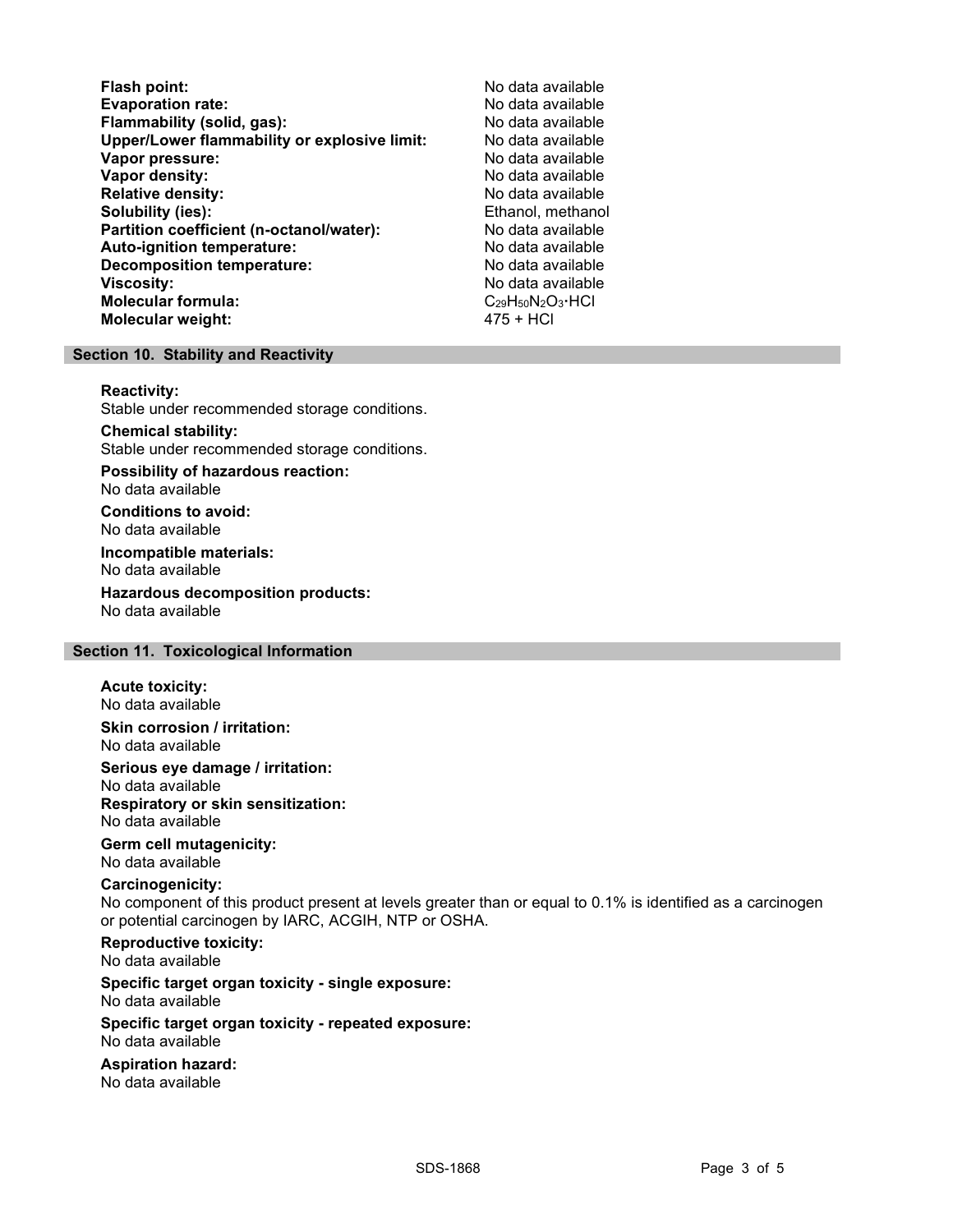# Section 12. Ecological Information

Toxicity: No ecological data available for this product. Persistence and degradability: No data available Bioaccumulative potential: No data available Bioaccumulation: No data available Mobility in soil: No data available Other adverse effects:

No data available

#### Section 13. Disposal Consideration

#### Disposal methods:

Observe all federal, state and local environmental regulations.

#### Section 14. Transportation Information

| DOT (US)<br><b>UN Number:</b>                       | Not dangerous goods |
|-----------------------------------------------------|---------------------|
| <b>Land Transport ADR/RID</b><br><b>UN Number:</b>  | Not dangerous goods |
| <b>Maritime Transport IMDG</b><br><b>UN Number:</b> | Not dangerous goods |
| <b>Air Transport ICAO/IATA</b><br><b>UN Number:</b> | Not dangerous goods |

#### Section 15. Regulatory Information

Product Name CAS Number L-threo-PPMP 207278-87-3

#### SARA 302 Components:

No chemicals in this material are subject to the reporting requirements of SARA Title III, Section 302.

#### SARA 313 Components:

This material does not contain any chemical components with known CAS numbers that exceed the threshold (De Minimis) reporting levels established by SARA Title III, Section 313.

#### SARA 311/312 Hazards:

No 311/312 SARA Hazards

#### California Prop. 65 Components:

This product does not contain any chemicals known to State of California to cause cancer, birth, or any other reproductive defects.

#### DSL/NDSL status:

This product contains the following components that are not on the Canadian DSL nor NDSL lists. Component CAS Number L-threo-PPMP 207278-87-3